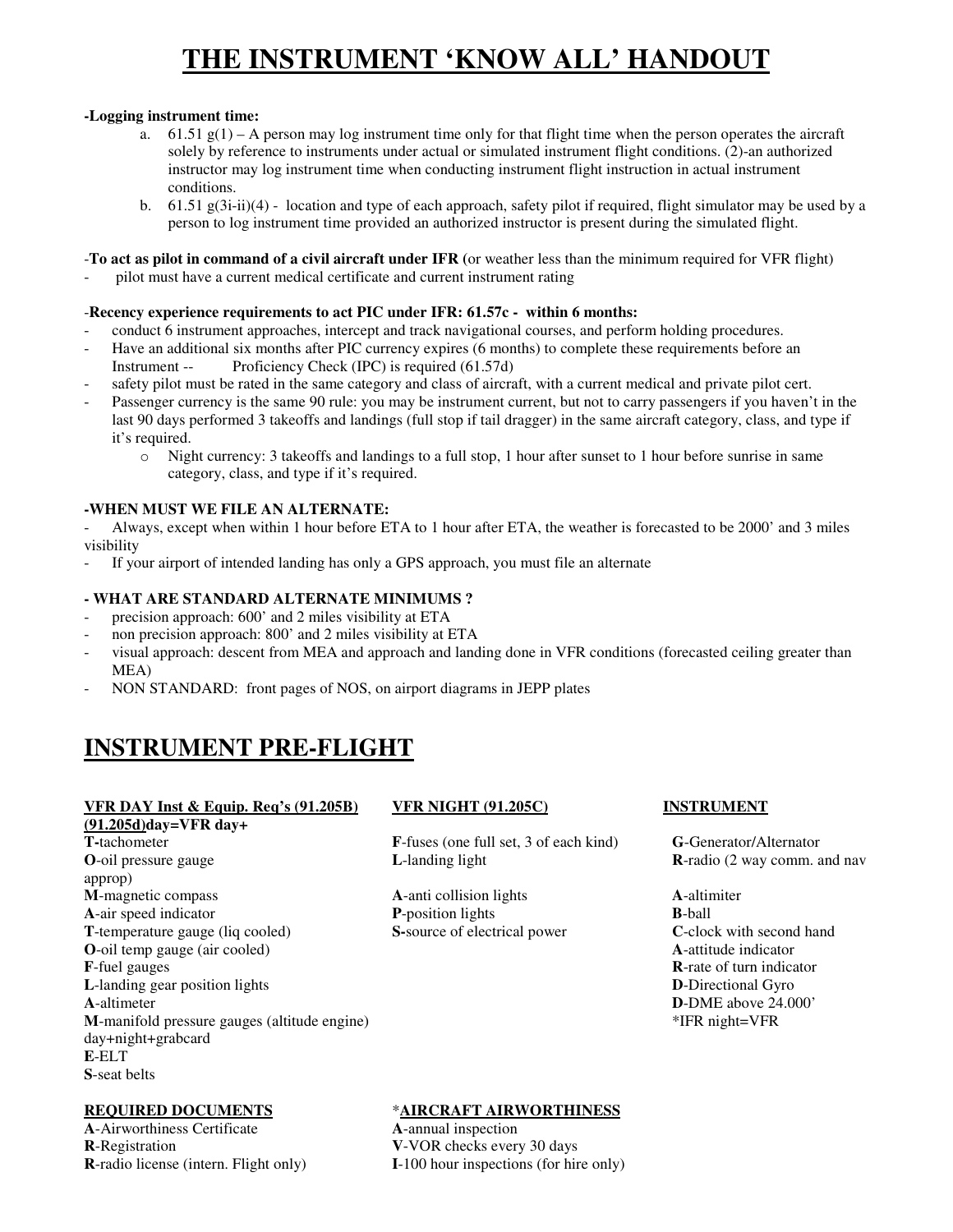**O**-operating limitations (placards, POH) **A**-AD's (one time and re-occurring) **W**-weight and balance **T**-Transponder (24 months)

**E**-ELT (12 months, ½ shelf life of battery, 1 cum hour of use)

**S**-Static System (groups pitot system and altimeter) (24 months)

### **\*VOR equipment checks for IFR flight:**

- VOT: +/- 4 °. Published in A/FD, tune 108.0MHZ, 180 TO/360 FROM
- **-** Ground checkpoint: +/- 4 °, specific point on airport listed in A/FD
- **-** Airborne checkpoint: +/- 6 °, located over easily identifiable terrain or features on the ground, listed in A/FD
- **-** VOR/VOR: +/- 4 °, dual check in the air
- **-** VOR radial on airway centerline over identifiable ground point: +/- 6°
- **-** Radiated test signal by A & P only

### **COMPASS ERRORS ACCELERATION ERRORS N. TURNING ERRORS**

**V**-Variation (True vs. Magnetic) **A**-Accelerate **U**-Undershoot **D**-Deviation (magnetic interference) **N**-North **N-**North **M**-Magnetic dip (pulls towards earth) **D**-Decelerate **O**-Overshoot **O**-Overshoot **O**-Oscillation (turbulence, combination) **S**-South **S**-South **S**-South **O**-Oscillation (turbulence, combination) **N**-Northerly Turning Errors (UNOS) **A**-Acceleration Errors (ANDS)

| <b>LOST PROCEDURES</b> | <b>GO AROUND/MISSED APPROACH</b> | 5 T's: HOLDING     |
|------------------------|----------------------------------|--------------------|
| $C$ -Climb             | $C-Cram$                         | T-Turn             |
| C-Call/Communicate     | $C$ -Climb                       | <b>T</b> -Time     |
| <b>C</b> -Confess      | C-Clean                          | <b>T-Twist</b>     |
| $C$ -Comply            | C-Cool                           | <b>T</b> -Throttle |
| C-Conserve             | C-Call                           | <b>T</b> -Talk     |
|                        |                                  |                    |

### **MUST KNOW FOR FLIGHT 91.103 3 ERRORS OF INST SCAN TRANS CODES**

**A**-Alternates if needed Instrument Cross Check **F**-Fuel requirements (incl. alternate) Instrument Interpretation **T**-Takeoff/Landing Distances Aircraft Control

**N**-NOTAMS **F-**Fixation **1200-** VFR **7500-**HIJACK **W**-Weather **O**-Omission **7600**-LOST COMM **7700**-EMERG **K**-Known traffic delays **E**-Emphasis **7777**-military int. **R**-Runway Lengths **FUNDAMENTAL SKILLS OF INST FLYING**

### **VOR SERVICE VOLUMES and FREQUENCIES:**

-VHF Frequencies between 108.0-117.95 MHz -Terminal VOR: 1,000'-12,000' 25NM radius -Low Altitude VOR: 1,000'-18,000' 40NM radius -High Altitude VOR: 1,000'-14,500' 40NM; 14,500'-18,000' 100NM; 18,000'-45,000' 130NM; 45,000'-60,000' 100NM radius

### **MODE C TRANSPONDER REQUIREMENTS 91.215**

- Class A, B, and C airspace
- Within 30 NM of class B
- Above the ceiling within the lateral boundaries of class B or class C up to 10,000' MSL
- ALL airspace at and above 10,000' MSL, excluding that airspace below 2,500' AGL
- \*\*\*there are a couple more less obvious ones, but these are the main ones we will deal with on a daily basis

**D**-Detect **I**-Illness **E**-Estimate **M**-Medication **C**-Choose **S**-Stress

### **DECIDE MODEL I'M SAFE CHECKLIST**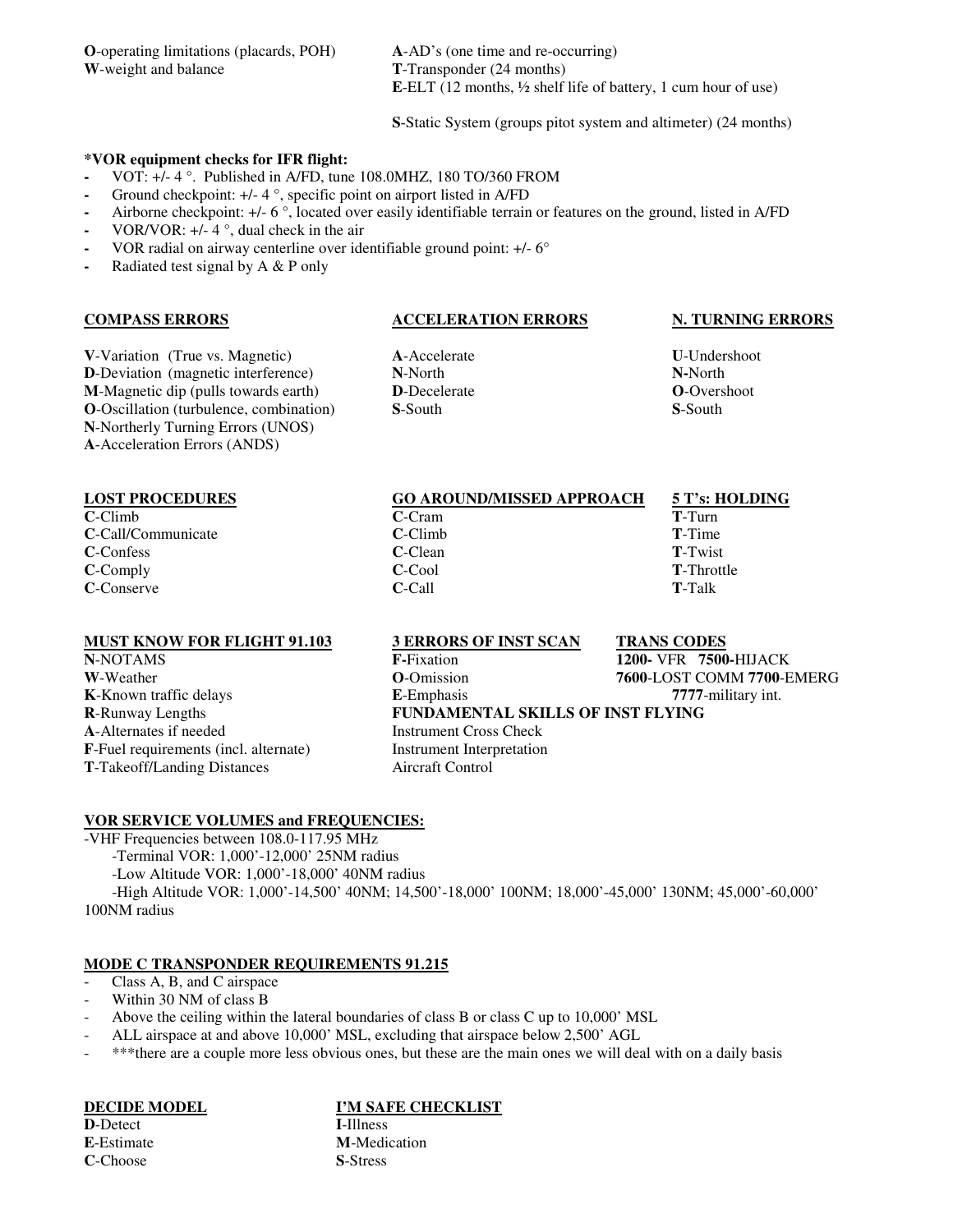| I-Identify         | A-Alcohol               |  |
|--------------------|-------------------------|--|
| $D-D0$             | <b>F</b> -Fatigue       |  |
| <b>E</b> -Evaluate | <b>E-Emotion/Eating</b> |  |

# **WHAT ARE THE 3 DEFINIATIONS OF NIGHT, AND WHAT THEY ARE USED FOR?**

- Sunset (91.209): Beacons go on (plane and airport)
- Evening civil twilight (1.1): Generally 30 minutes after sunset (30 minutes before sunrise), this is used for logging night flight
- 1 hour after sunset to 1 hour before sunrise (61.57b): If not night current, must be on the ground 59 minutes after sunset. This time however is where we can gain our night passenger currency by:
	- o 3 takeoffs and landings to a full stop, acting as sole manipulator of the controls, and aircraft was same category, class, and type if type was required

# **INSTRUMENT DEPARTURES:**

- **DP's Departure Procedures**: Either in front of NOS plates or right behind specific approach plates. Provides take off min's and transition from airport to en route. MUST have a textual description as a minimum in order to accept a Departure Procedure. If you don't want a DP, write "NO DP" in remarks section on flight plan.
- If not given a DP, expect vectors from ATC until you are on course
- Because we are Part 91, takeoff minimums do not apply to us...bowever, if the BOEING aint going, I aint going either.

# **THE STRUCTURE OF AN INSTRUMENT FLIGHT**

- File a flight plan 30 minutes prior to departure
- Once in the plane and we are started and ready to taxi, we call clearance delivery if the field has one, or we call ground if there is no ground.
	- o "Tacoma ground, Seminole 3005D at ATP w/ info Z, like to pick up our IFR clearance to KABC"
	- o They will respond with a clearance in which case we use the "C-R-A-F-T" model (see below)
	- o Read back the clearance in full, then request taxi clearance
- Conduct the run up, and at the conclusion maintain current location because sometimes it takes awhile to received an IFR release, and we don't want to block VFR traffic at the hold short line if they have a no delay departure
	- o "Tacoma Tower, Seminole 3005D holding short 17 for IFR release"
	- o Wait until released, then depart as instructed: at Tacoma narrows we are usually given the Narrows 1 departure (DP)
- After takeoff, tower will instruct us to contact departure
	- $\circ$  Acknowledge this, and change frequencies while flying the clearance we were given
	- o We Say: "Seattle departure, Seminole 3005D is 1200' climbing 2000
	- o They Say: "Roger, Seminole 3005D radar contact, climb and maintain…"
	- o At this point, the rest of the flight is like having VFR flight following. They give us instructions and we abide, or if we cannot, let them know.
- The enroute structure is simple, just follow instructions given by ATC
- As we approach an airport, get current ATIS/ASOS at intended airport, figure out an approach to shoot, or if one is in effect, set up for that approach
- Notify ATC of your intentions for the approach: what kind of approach, how it will terminate (practice approach to missed vs. full stop)
- At least 15 miles from the airport, brief the approach per the ATP checklist
- As we get closer to the airport, we will get handed off to the tower or to the airport CTAF to notify them of our position and intentions
- REMEMBER: we always have to close/cancel our flight plan.
	- o If we are at a controlled field with a tower operator currently working, they will close our flight plan for us.
	- o IF WE LAND AT AN UNCONTROLLED FIELD, WE MUST EITHER CANCEL WITH ATC IN THE AIR BEFORE WE LAND, OR ONCE WE ARE ON THE GROUND!!! **DON'T FORGET THIS IT SUCKS!!!**
	- o If we wish…if we are operating in VFR conditions which we will encounter for the remainder of our flight, and we are outside of positive control airspace, then we can cancel here as well

# **IFR CLEARANCE (this is how we copy and read back our clearance once received)**

**C**-Clearance limit **R**-Route of flight **A**-Altitude **F**-Frequency for Departure **T**-Transponder code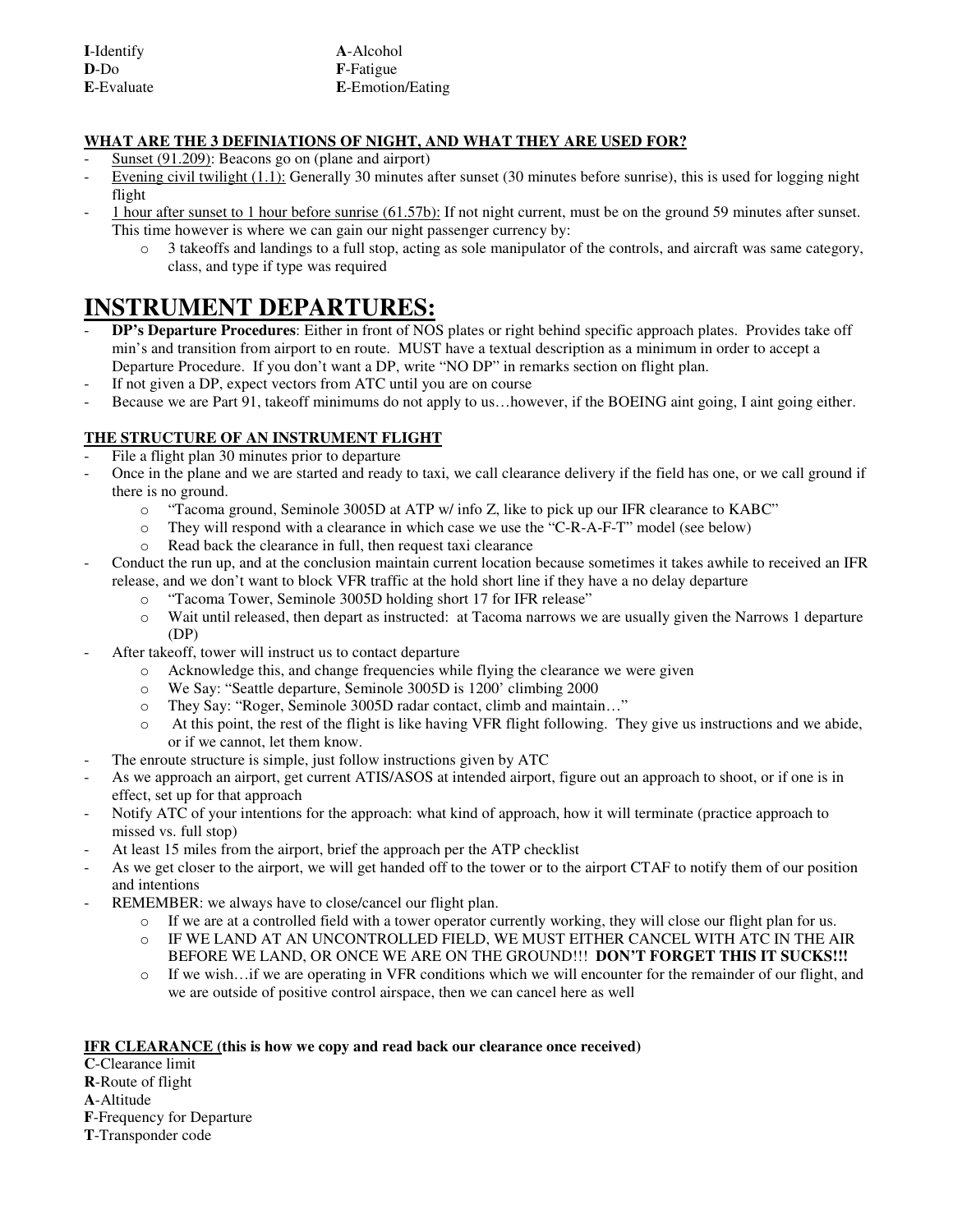**Clearance Void Time**: Used by ATC when at an uncontrolled field. Somehow we need to get a release/clearance to depart, and if there is no tower, then we must:

- find a frequency that will work on the ground to talk to ATC
- call from a cell phone and get a clearance void time
- PURPOSE: to advise an aircraft that the departure clearance is automatically canceled if takeoff is not made prior to a specified time. The pilot must obtain a new clearance or cancel his/her IFR flight plan if not off by the specified time.

### **CLIMB GRADIENT:**

- Some instrument departures will have a minimum climb gradient you must be able to achieve in order to execute the departure successfully
- This number is generally given in a FOOT/Nautical Mile quantity
- We need to make this number tangible to us, so we will change it to FPM on our VSI
	- $\circ$  To calculate: (Ground Speed / 60)  $\underline{X}$  Foot/NM requirement
		- EX: 100 KIAS /  $60 = 1.6$  X 300 Foot/NM = 500fpm
- So, in this example, if we cannot obtain a 500'/minute climb on departure, we cannot execute this departure procedure

# **INSTRUMENT EN-ROUTE PROCEDURES**

# **INSTRUMENT ALTITUDES**

- $0-179^\circ$  = even thousands
- $180-359$  ° = odd thousands
- ONE: ODD NORTH EAST

### **IFR ALTITUDES**

- **MEA:** Minimum En-route Altitude is the lowest published altitude between radio fixes that guarantees adequate navigational signal reception and obstruction clearance of 1,000' in non mountainous and 2,000' in mountainous terrain.
- **MOCA:** Minimum Obstruction Clearance Altitude. Ensures reliable navigation only within 22 NM of facility and obstacle clearance
- MAA: Maximum Authorized Altitude. Max usable altitude or flight level for an airspace structure or route segment for which adequate reception of navigation aid signals are assured.
- **MRA:** Minimum Reception Altitude. Lowest altitude at which an intersection can be determined.
- **MCA:** Minimum Crossing Altitude. The lowest altitude at certain fixes at which an aircraft must cross when proceeding in the direction of a higher minimum en route IFR altitude.
- **OROCA (NOS):** Off Route Obstacle Clearance Altitude. Provides obstacle clearance of 1,000 and 2,000, but may not provide signal coverage from ground based nav aids, ATC radar, or communications.
- MSA: Minimum Safe/Sector Altitudes. Found on approach plates and provides 1000' terrain clearance within 22NM of the airport, used for emergency purposes.

# **STANDARD LOST COMMUNICATIONS PROCEDURES - 91.185**

**VFR (91.185b):** If the failure occurs in VFR conditions, or if VFR conditions are encountered after the failure, each pilot shall continue the flight under VFR and land as soon as practicable.

### **IF IFR (91.185c(1&2)):**

ALTITUDE-fly the highest of these in this order: **M**-Minimum Enroute Altitude **E**-Expected altitude **A**-Assigned

ROUTE-fly in order of: **A**-Assigned **V**-Vectored **E**-Expected **F**-Filed

### **OXYGEN REQUIREMENTS 91.211**

- Cabin pressure altitudes of 12,500' up to and including 14,000' MSL, required minimum flight crew provided and use O2 for that portion of the flight greater than 30 minutes
- Cabin pressure altitudes above 14,000' minimum flight crew provided and use O2 entire flight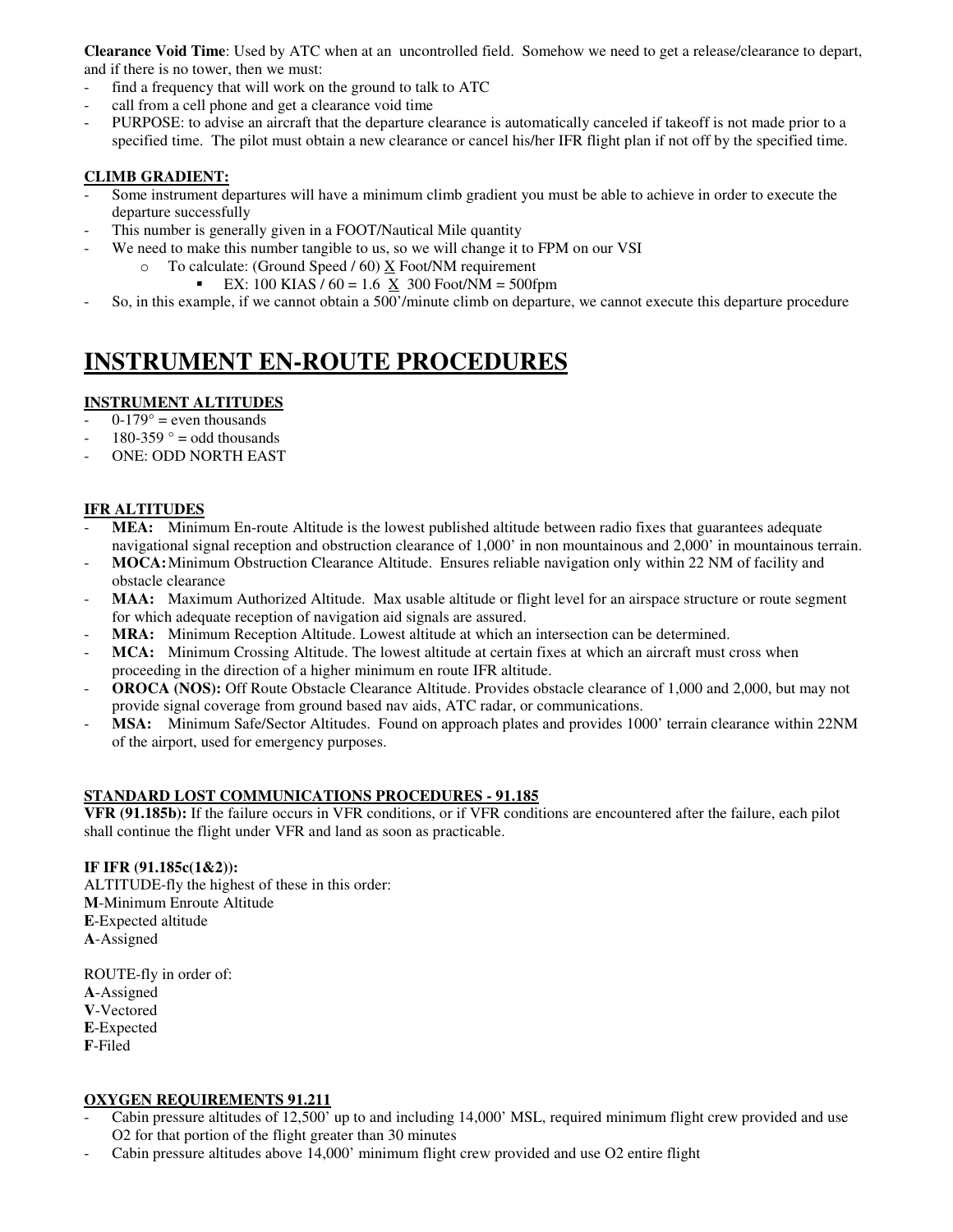### **WHAT REPORTS MUST ALWAYS BE MADE TO ATC?**

**M**-Missed Approach **A**-Altitude Changes VFR on top **T**-True Airspeed change +/- 10 knots or 5% **H**-Holding: time and altitude when entering or leaving the holding fix **C**-Cannot maintain a 500fpm climb/descent **A**-altitude and time when at holding fix or CLEARANCE LIMIT **L**-Leaving an assigned altitude **L**-Lost comm. nav, equipment **S**-Safety of flight, including un-forecasted weather

# **REPORTS MADE WHEN NOT IN RADAR CONTACT**

- Compulsory reporting points
- Inbound at Final Approach Fix (FAF) or Outer Marker (OM)
- ETA error of 3 minutes or more

### **POSITION REPORTS SHOULD INCLUDE:**

**I**-ID **P**-Position **T**-Time & Type of flight plan **A**-Altitude **N**-Name of next fix **E**-ETA at that fix **S**-Supplemental Information

# **HOLDING**

- This is method of delaying airborne aircraft to help maintain separation and provide a smooth flow of traffic. A holding pattern is a predetermined maneuver designed to keep an aircraft within a specified airspace. Holding pattern procedures are designated to absorb any flight delays that may occur along an airway, during terminal arrival and on missed approach.
- Every time a hold is received, the following information should be known:

### **NON PUBLISHED HOLDING PATTERN PUBLISHED**

**D**- Direction of hold in relation to fix (ex: hold south of the ABC fix) **D**- Direction of hold in relation to fix (redundant)

- 
- **R** Radial of hold **E** EFC time
- **A** Altitude
- **T-** Turns (right or left)
- **E** EFC time
- A holding pattern provides a protected airspace for a safe operation during the hold. Pilots are expected to remain within the protected airspace (the holding side). One of the elements which causes unnecessary confusion and anxiety is the holding pattern entry. Holding pattern entry procedures are not mandatory, they are merely a recommendation (as long as the airplane remains within the protected airspace). The recommendation is based on three types of entries, depending on the sector from which the airplane arrives at the holding fix. These are the direct, parallel and tear-drop entries.
- When holding, a standard hold requires RIGHT turns. When receiving a clearance and no direction is specified, use standard
	- o Conversely: non standard requires LEFT turns, and will always be stated by controller
- When receiving holding instructions, understand that the radial you are given to hold ON represents your outbound course in the hold. In order to find the course you will need to fly inbound to the fix, find the reciprocal of the outbound course (radial).

### **PLAN VIEW OF HOLDING COURSE, AND ENTRY PROCEDURES**

**F**- Fix **F**- Fix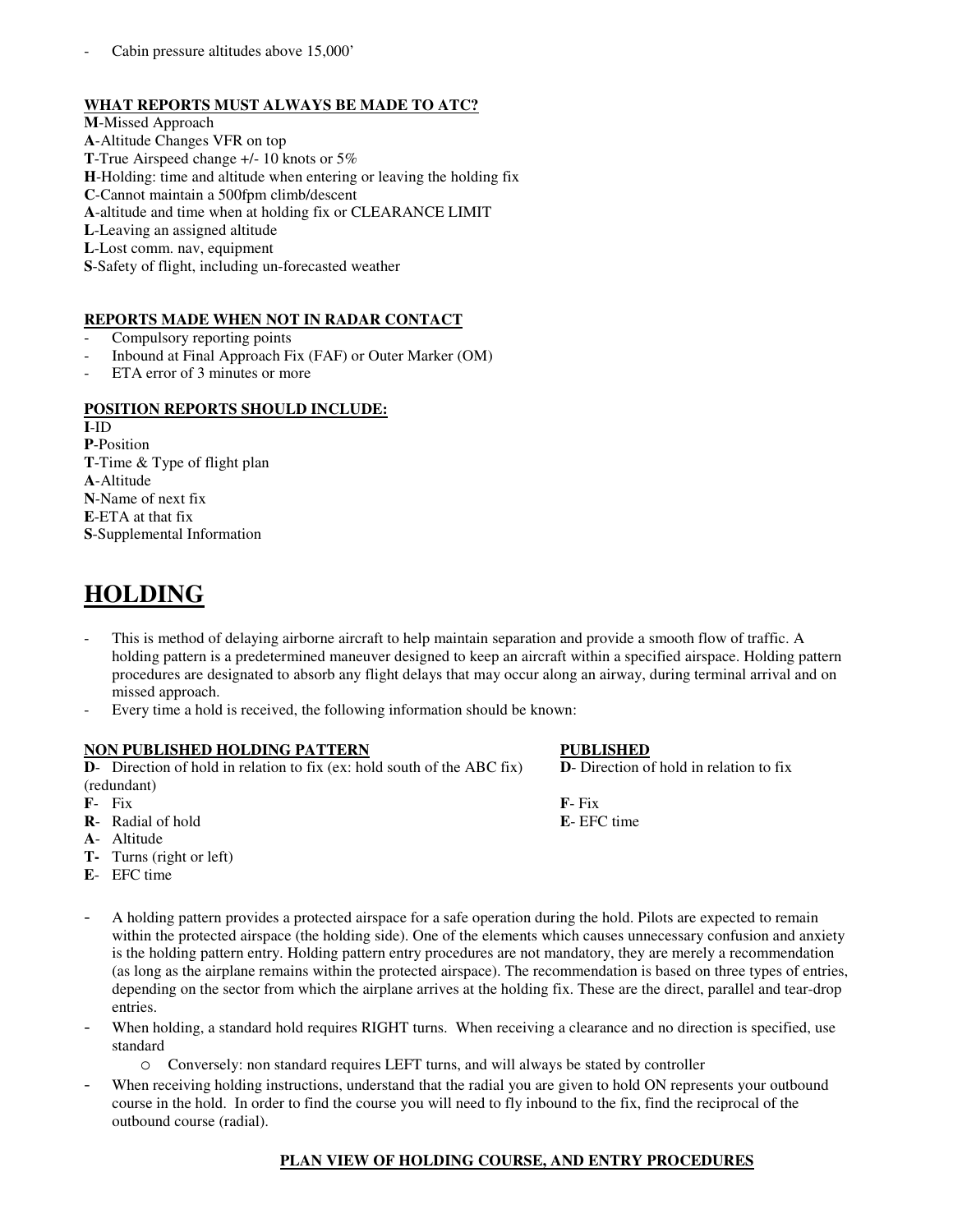

### **ENTRIES:**

- o TEARDROP:
	- Proceed direct to the holding fix
	- Upon crossing the fix, turn 30° from the outbound course on the protected side (see picture's #1  $\&$ #2)
	- Fly this heading for approximately 1 minute, then make a turn inbound to intercept the inbound course
- o DIRECT:
	- Proceed direct to the fix
	- Upon crossing the fix, make a turn to the outbound heading and join the outbound course
	- Begin timing upon crossing the fix outbound (flag flip), or if not a VOR, upon wings level on heading
- o PARALLEL:
	- Proceed direct to the fix, upon crossing the fix turn to the outbound course to parallel the holding pattern on the unprotected side of the hold
	- Time for one minute, then make a big turn towards the protected side of the hold
	- See picture  $\#2$ : you will turn close to  $270^\circ$  in order to re-intercept the inbound course to the holding fix

# **UNDERSTANDING HOLDS IN THE PLANE**

- Some difficulties arise once the student understands how to draw holds on the ground, and then gets in the airplane and they receive holding instructions. The following walks through how to visualize a hold while look at your HSI (DG) rather than having to draw it.
- The quickest and most efficient way to make this determination is by super-imposing the hold onto the heading indicator. This results in visualization of the position in which the airplane approaches the holding fix and of the holding pattern itself.
- This is accomplished by dividing the directional gyro card into three sectors. For a standard holding pattern (RIGHT TURNS) one sector is:
	- o **Tear Drop**: because it is right turns, we put a 70° zone between the heading of the airplane and 70° to the right of it. (SEE EXAMPLE 'A')
	- $\circ$  **Parallel:** because it is right turns, the tear drop 70 $\circ$  is to the right, this leaves the 110 $\circ$  parallel sector to be between the heading of the airplane and 110° to the left of it. (SEE EXAMPLE 'C')
	- o **Direct:** The remainder is the Direct sector which is the 180° sector below the above draw/imaginary lines. (SEE EXAMPLE 'B')
	- $\circ$  On a non standard hold the 110° and 70° are switched. The 70° sector is to the left of the heading while the 110 degree sector is on the right. Direct is always that portion below the tear drop/parallel line.

# **EXAMPLES:**

Once a holding instruction is issued and the airplane is proceeding directly to the holding fix, an imaginary line is super-imposed in the direction of the outbound direction. The recommended entry is determined by the sector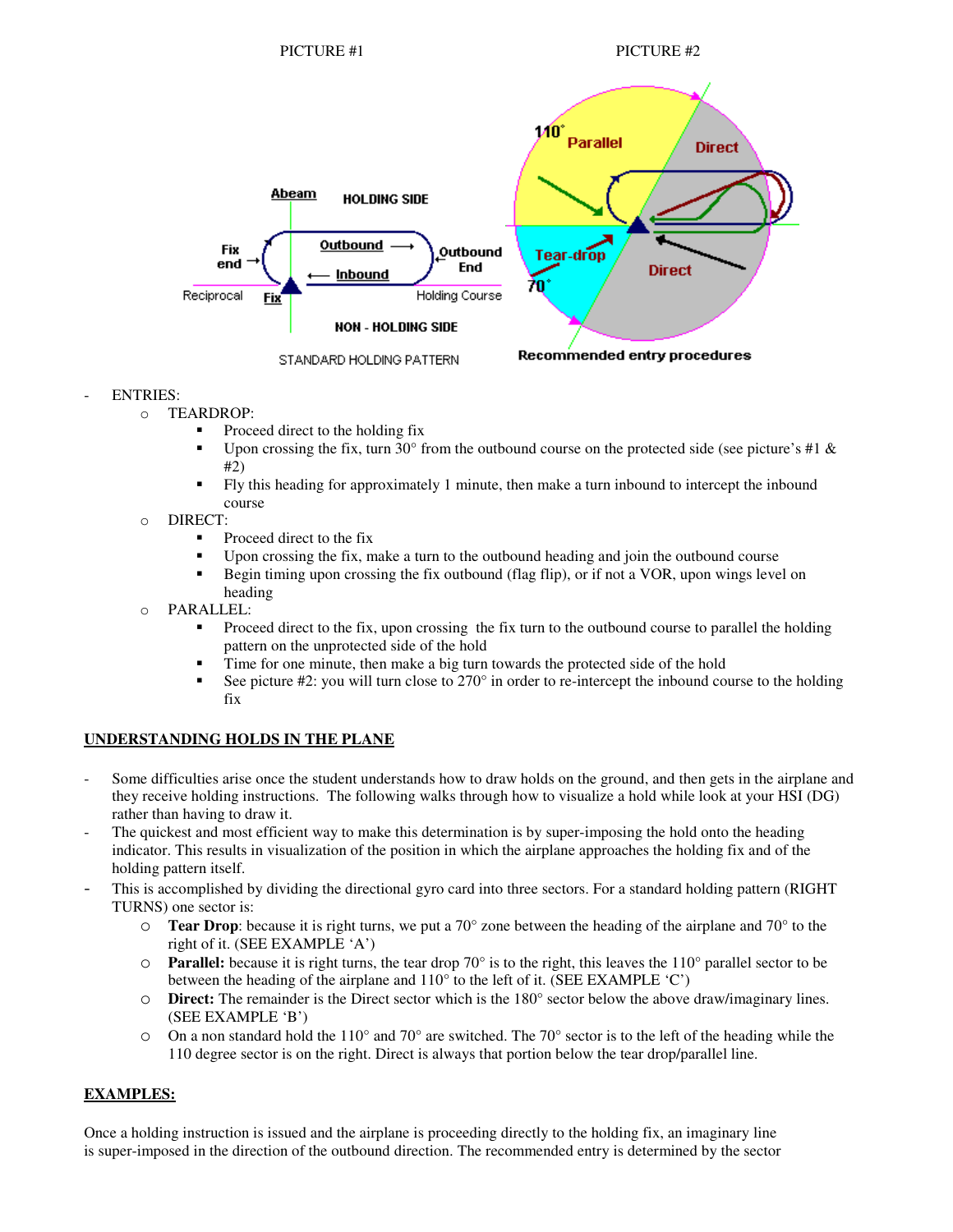that includes this imaginary line. In the following three examples an aircraft is on a 180° heading. In **example A**, the outbound leg of the hold is on a 230° direction. **Example B** has an outbound direction of 310° and **example C** is assigned a hold with an outbound direction of 160°.

**A**. In this example the inbound and outbound legs are 050° and 230° respectively. The airplane approaches the fix at a heading of 180°. The outbound course (red line) falls within 180° and 250° zone which defines the tear-drop sector. Upon crossing the holding fix the airplane should be flown at a heading of 200° (30° from the outbound course) for one minute before making a right turn to intercept the inbound course. (REFER BACK TO PICTURE #2 ABOVE FOR CLARIFICATION)

B. In this example the outbound leg is 310°, the inbound leg is 130° respectively. The airplane approaches the fix at a heading of 180°. The outbound course (red line) falls within 250° and 070° zone which defines the direct sector. Upon crossing the holding fix the airplane should be turned right to a heading of 310° which is the outbound course.

C. In this example the inbound and outbound legs are 340° and 160° respectively. The airplane approaches the fix at a heading of 180°. The outbound course (red line) falls within the 180° and 070° zone which defines the parallel sector. Upon crossing the holding fix the airplane should be turned left to a heading of 160° (paralleling the outbound course on the non protected side) for one minute before making a left turn of 225° to intercept the inbound course (or direct towards the fix if feasible).

http://www.pilotsweb.com/train/pattern.htm

### **WHAT ARE THE MAXIMUM HOLDING AIRSPEEDS?**

|                          | Up to $6000'$     | =   | 200KIAS                                               |
|--------------------------|-------------------|-----|-------------------------------------------------------|
| $\overline{\phantom{a}}$ | $6001' - 14,000'$ | $=$ | 230KIAS                                               |
|                          | 1.4.0012          |     | $\Delta$ $\epsilon$ $\Delta$ $\tau$ $\Delta$ $\Delta$ |

 $14,001'$ - above = 265KIAS

.

### **WIND AND TIME CORRECTION WHEN HOLDING**

- When holding, we must correct for wind and time
	- o WIND: when holding in windy conditions, always double your wind correction angle when on the outbound leg
		- By doing this, you are taking into consideration that during your standard rate turn, you are not correcting for the wind.
	- o TIME: the goal of a perfect hold is to always make your inbound leg exactly one minute. Deviate your outbound time by the same factor that your inbound was off.
		- EX: inbound leg took 47 seconds. On the proceeding outbound leg, fly that portion for 1 minute and 13 seconds. This should correct your inbound leg to be one minute again.





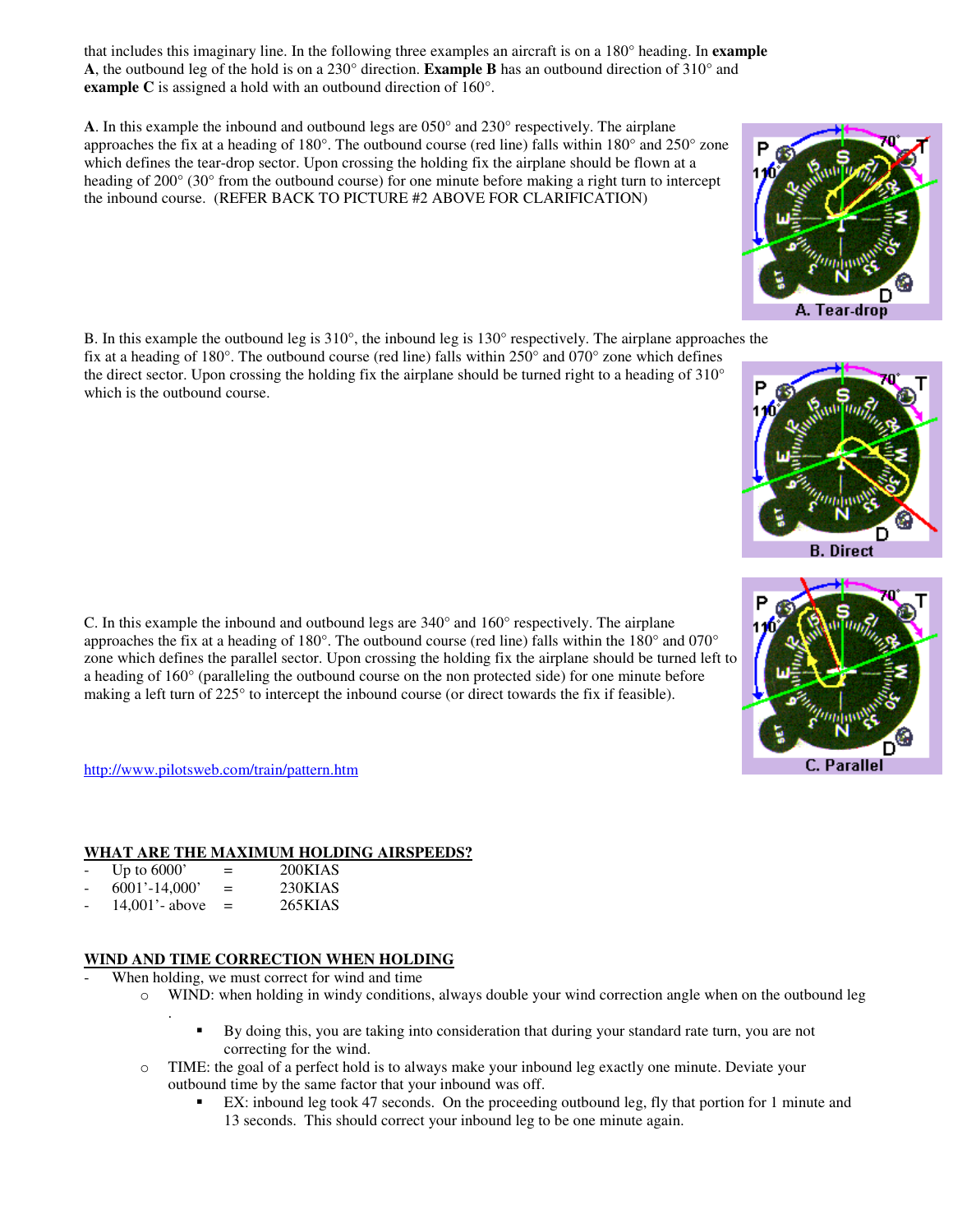# **INSTRUMENT ARRIVAL/APPROACH**

# **STANDARD TERMINAL ARRIVAL ROUTE**

STAR- simplifies clearances, provides guidance from en-route to approach to destination.

- Must have at least a textual or graphic depiction in order to perform.
- If you don't want a STAR, write "NO STAR" in remarks section of flight plan.

# **SEGMENTS OF AN INSTRUMENT APPROACH**

- INITIAL: aligns aircraft with approach course, begins at IAF
- INTERMEDIATE: Designed primarily to position your aircraft for the final descent to the airport.
- FINAL: navigate from this point to DH or MDA. Gear down before landing checklist w/in 2 miles of this point (or  $\frac{1}{2}$ ) dot ILS)
- MISSED: Begins at MAP (missed approach point) by: DH, time, Middle Marker, DME, Runway (GPS)

# **DETERMINING APPROACH CATEGORY**

- Approach category's are determined off of the aircrafts approach speed. If none is published, then 1.3 Vso
- If you are ever between two category's, or on the border between them, always use the higher category
- **Timed missed approaches however are based off of ground speed, not approach speed which is indicated**

# **PRECISION APPROACH**

- Includes both course guidance with a localizer, and altitude guidance with a glide slope, as well as DME.
	- DH=Decision height (proceed to land or go missed). This is the missed approach point in an ILS approach
		- o **INSTRUMENT LANDING SYSTEM (ILS)**
			- **Localizer** 
				- located opposite the approach end of the runway
				- transmits 108.1-111.95MHz
				- transmits signal 18 NM from antenna up to an altitude of 4500 above antenna site
				- full scale deflection =  $2.5^{\circ}$  (4 times more sensitive than a VOR)
				- width of signal  $= 3^{\circ} 6^{\circ}$
			- Glide slope
				- Located 750'-1250' down runway
				- Displaced 400'-600' from centerline
				- Width of signal  $= 1.4^\circ$
			- **Duter marker** 
				- Locate between 4-7 miles from airport.
				- Indicates an aircraft at appropriate altitude on localizer course will intercept glide path
				- Identified by first 2 letters of the airport identifier
			- **Middle marker** 
				- Located about 3500' from threshold on centerline generally where aircraft is at DH
				- Identified by second 2 letters of the airport identifier
			- **Approach lights**

# o **PARALLEL ILS APPROACHES**

• Conducted if centerline are at least 2500' apart, aircraft separated by 1.5 miles diagonally

# **NON PRECISION APPROACH**

-

- Will provide course guidance, but no glide slope or altitude guidance.
- MDA = Minimum Descent altitude. This is the altitude which we can only descend from if requirements of 91.175 are met. This is not the missed approach point like DH is on a precision approach, but the altitude at which the missed approach will be located.

# o **LOCALIZER APPROACH**

- provides course guidance, audibly identified by a three letter designator
- localizer course width normally  $5^\circ$ ,  $2.5^\circ$  each side of centerline for full deflection
- $\blacksquare$  located opposite the approach end of the runway
- transmits signal 18 NM from antenna up to an altitude of 4500 above antenna site
- $\blacksquare$  transmits 108.1-111.95MHz
- o **LOCALIZER BACK COURSE**
	- No glide slope for back course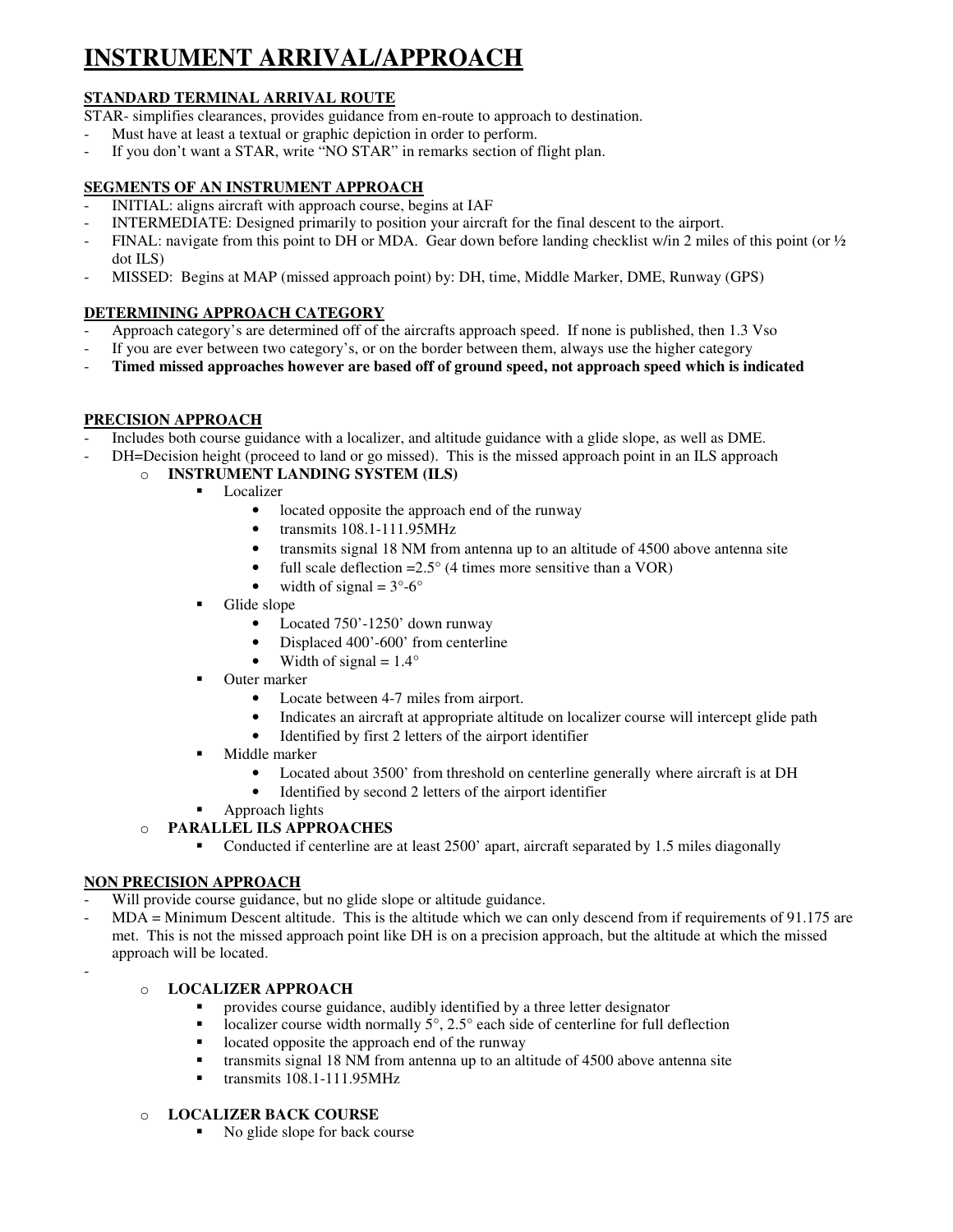When flying with an HSI, there is no difference in how set up our instruments and fly the approach. IF flying with a VOR we can receive reverse sensing. To counter this, set your needle to the inbound course of the localizer front course, and fly the tail of the needle. This will be normal sensing.

# o **LOCALIZER TYPE DIRECTIONAL AID (LDA)**

- Comparable utility and accuracy of a localizer, but not part of an ILS. (some have a glide slope)
- Course width is between 3°-6°
- Not aligned with the runway, but straight in minimums may be published where the angle between the runway centerline and LDA course does not exceed 30°
- Identifier is 3 letters preceded by an I. EX: I-ABC

# o **SIMPLIFIED DIRECTIONAL FACILITY (SDF)**

- **Provides course guidance similar to an ILS, however is less precise and may or may not be aligned** with the runway
- Course width is fixed at either  $6^{\circ}$  or  $12^{\circ}$
- Identified by three letters  $w/o$  an I preceding it. EX: ABC
- Usable off course indications limited to  $35^{\circ}$  either side of course centerline. If you are more than  $35^{\circ}$ from course centerline, disregard any instrument indications until within limitations of 35°

### o **VOR APPROACH**

- Full scale deflection =  $10^{\circ}$  each side of centerline,  $20^{\circ}$  total
- Step down fixes defined using DME or radials

### o **GPS APPROACH**

- Put the GPS in GPS mode (out of VLOC)
- **Receiver Autonomous Integrity Monitoring (RAIM) must be maintained throughout the approach in** order to continue, by final approach fix the GPS must sequence into approach mode (APR)
- Sensitivity of the GPS = 5 miles en-route, 1 mile terminal, and  $\alpha$  miles in approach mode
- Can only file to an airport where the only approach is a GPS approach if you have filed for an alternate airport that has something other than GPS.
- **Constellation:**
	- 24 satellites, minimum of 5 needed for RAIM
	- 4 satellites needed for 3D positioning

# o **CIRCLING APPROACH**

- If approach course is not aligned within  $30^{\circ}$  of the runway, only circling minimums will be published
- Will also be published on standard straight in approaches in the case that a circling approach is needed
- Circling minimums provides 300' AGL obstacle clearance in the circling area. These are MINIMUMS, so if weather allows a higher altitude to be flown that more closely approximates TPA, fly it, it will create a more realistic approach and landing!
- Circling approach protected area is based off your approach category
- If you lose sight of the runway at any time, immediately begin a climbing turn toward the airport to intercept the missed approach procedure
- o **PAR/ASR**
	- PAR: Precision approach radar controller provides both azumuth and elevation navigational guidance
	- ASR: Airport Surveillance Radar provides azimuth guidance only

# o **CONTACT VS. VISUAL**

- CONTACT cannot be initiated by ATC, but can be request by the pilot to expedite arrival instead of the published procedure if the following is met:
	- The airport has a standard or special istrument approach procedure
	- Reported ground visiblity is at least 1 mile
	- You can remain clear of clouds with 1 mile flight visibility
- VISUAL can be initiated by ATC or
	- ATC must ensure that you have the airport or the preceding aircraft in sight o once you announce aircraft in sight, you are responsible for aircraft separation
	- Is authorized when ceiling is perorted or expected to be at least 1,000' AGL and 3 miles visibility, and you remain clear of clouds at all times

| <b>APPROACH CATEGORY</b> | <b>RADIUS</b> |
|--------------------------|---------------|
|                          |               |
|                          |               |
|                          |               |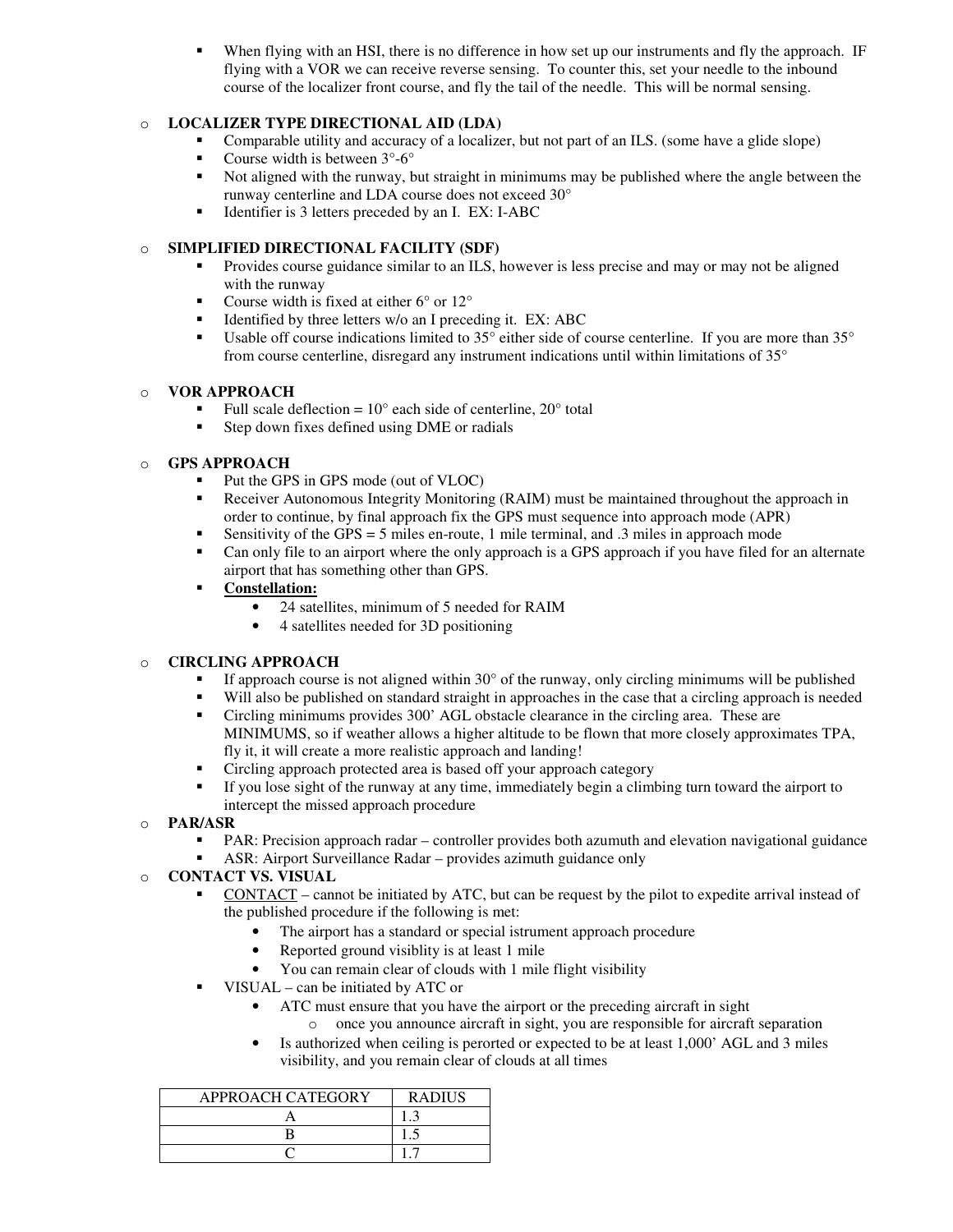### o **DME ARC APPROACH**

- Track inbound on a radial that will intercept the DME arc at approximately 90°
- Begin your turn to intercept the arc with a .5 mile lead, the turn should usually be a 90° turn, and the heading you are turning to will be the reciprocal of the final approach course
- Spin your bug to the heading you are turning to. Your heading bug and HSI needle should always be a constant 90° separated from each other
- General rule: TURN  $10^{\circ}$  TWIST  $10^{\circ}$  Every time your HSI needle centers, turn and spin heading bug 10° closer/in direction of the final approach course. Simultaneously spin your HSI needle 10° towards the final approach course.
- If DME read out is less than desired, you will twist  $10^{\circ}$  on the HSI, but continue to fly current heading until desired distance is met (at this point your heading (BUG) and needle (HSI) will be separated by more than 90°). If DME readout is more than desired, Spin 10° when HSI centers and turn more than 10° (at this point your heading (BUG) and needle (HSI) will be separated by less than 90°) until desired DME distance is achieved.
- When your needle centers, and your current heading is within 15° of final approach course, twist HSI inbound to the final approach course, intercept it and track inbound.



### **TO DESCEND OUT OF DH OR MDA, THE FOLLOWING MUST BE MET: 91.175**

- The aircraft is continuously in a position form which a descent to a landing on the intended runway can be made at a normal rate of descent using normal maneuvers. (Part 121 and 135 unless that descent rate will allow touchdown to occur within the touchdown zone of the runway of intended landing)
- The flight visibility is not less than the visibility prescribed in the standard instrument approach being used.
- At least one of the following 12 visual references for the intended runway is distinctly visible and identifiable to the pilot:
	- o The threshold
	- o The threshold markings
	- o The threshold lights
	- o The runway end identifier lights
	- o Visual approach slope indicator
	- o The touchdown zone
	- o The touchdown zone markings
	- o The touchdown zone lights
	- o The runway
	- o The runway markings
	- o Runway lights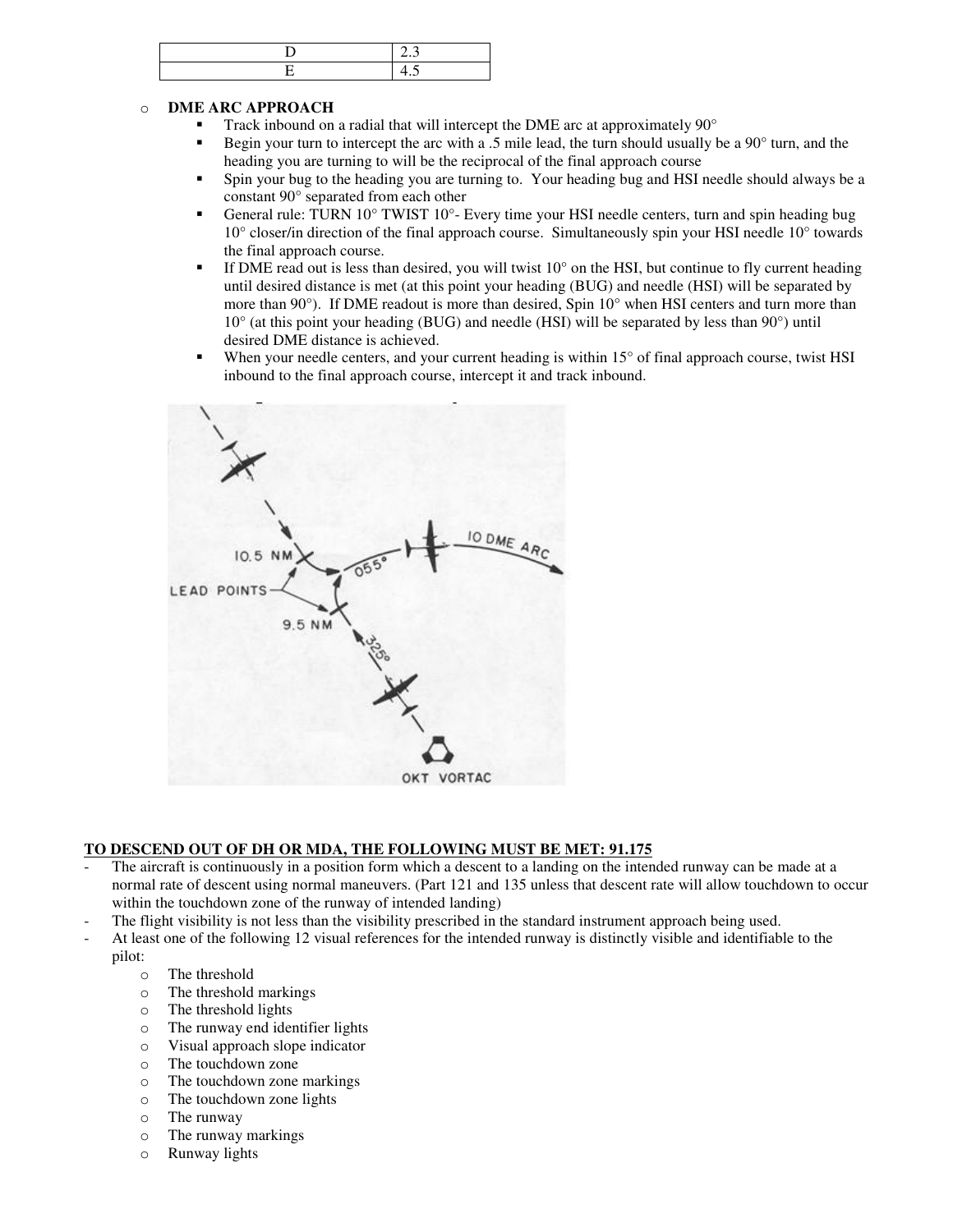- o Approach lighting system, EXCEPT:
	- Can only descend to 100' above TDZE using the approach lights as a reference unless the red terminating bars or the red side row bars are also distinctly visible and identifiable.

# **CLEARANCE LIMIT (91.185c(3)):**

**Clearance limit defined**=The fix, point, or location to which an aircraft is cleared when issued an air traffic clearance. Only leave a clearance limit when:

- o If clearance limit is a fix from which an approach begins (AN IAF), commence descent or descent and approach as close as possible to the expect further clearance time if one has been received, or if one has not been received, as close as possible to the estimated time of arrival as calculated from the filed or amended estimated time en route.
- o If clearance limit is not a fix from which an approach begins, leave the clearance limit at the EFC time if one has been received, or if none has been received, upon arrival over the clearance oimit, and proceed to a fix from which asn approach begins and commence descent or descne and approach as close as possible the the estimated time of arrival as calculated from the filed or amended estimated time enroute.

### **WHEN IS A PROCEDURE TURN NOT REQUIRED? AIM 5-4-9**

- When there is a "NoPT" remark at the IAP
- Otherwise directed by ATC
- Radar vectored to final
- Timed approaches from a holding fix
- Holding or Teardrop depicted in lieu of PT

### **HOW CAN WE IDENTIFY A MISSED APPROACH POINT?**

- Time from the final approach fix
- DME
- Cross radial
- $DH$
- Circling when you lose right of the runway

### **What is a VDP, and how is it calculated?**

-A defined point on the final approach course of a non-precision straight in approach procedure from which normal descent from the MDA to the runway touchdown point may be commenced, provided the runway environment is clearly visible to the pilot.

-Essentially, it is the decision making point whether we can make a normal safe approach and landing, or if the field is still not in sight, we execute a missed approach because we could not use normal maneuvers to a safe landing. -Calculation: HAT (MDA-TDZE) / 300

EX:  $900 / 300 = 3NM$ . At a DME of 3NM, this is our VDP point

### **-What is the 3-1 rule, and how is it calculated?**

- The 3-1 rule is a tool used for descent planning when you are at altitude
- It is calculated by multiplying how many feet you want to lose (minus the zeros), and multiplying that by 3
	- EX: Cruise flight at 10,000 and a TPA of 1200

-Need to lose 8800 feet (drop the zero's): so 88 x  $3 =$  approximately 26 miles

-SO, from 26 miles from your destination begin a descent at a rate that you calculate (see below)

### **-How do you calculate 3° glideslope?**

 $-Airspeed / 2 = FPM$  (add a zero to the calculated number) EX: 140 KIAS / 2 = 700 FPM

-**RVR =** runway visual range

-**RVV =** runway visibility value

# **SUPPLEMENTAL INFORMATION**

### **BASIC VRF WEATHER MINIMUMS**

| <b>AIPSACE</b>           | <b>FLIGHT VISIBILITY</b> | <b>DISTANCE FROM CLOUDS</b> |
|--------------------------|--------------------------|-----------------------------|
| <b>CLASS A</b><br>$\sim$ | N/A                      | N/A                         |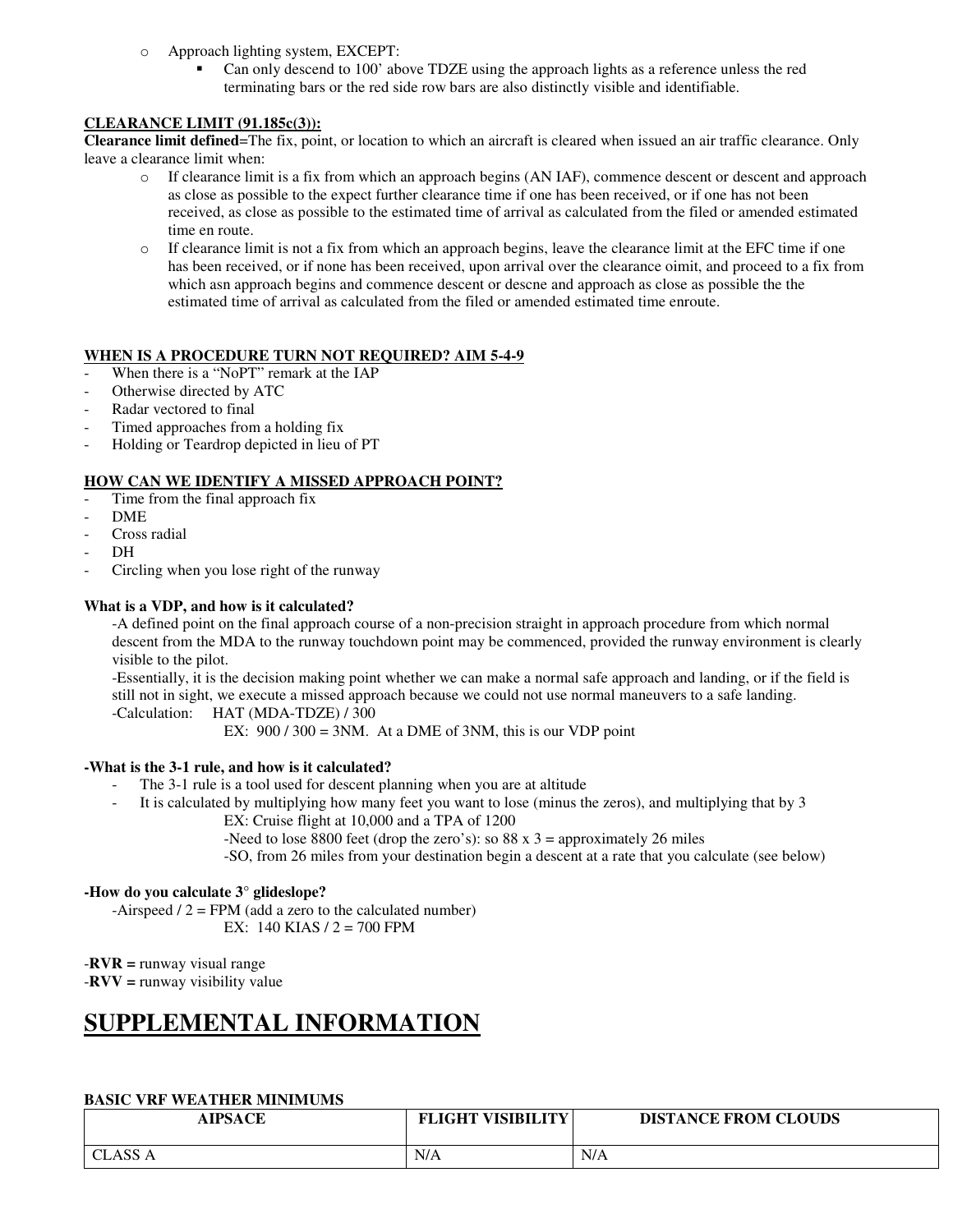| <b>CLASS B</b>                                                      | <b>3 STATUTE MILES</b> | <b>CLEAR OF CLOUDS</b>                      |
|---------------------------------------------------------------------|------------------------|---------------------------------------------|
| <b>CLASS C</b>                                                      | <b>3 STATUTE MILES</b> | 1000 ABOVE, 500 BELOW, 2000 HORIZONTAL(152) |
| <b>CLASS D</b>                                                      | <b>3 STATUTE MILES</b> | 152                                         |
| <b>CLASS E</b><br>LESS THAN 10,000' MSL                             | <b>3 STATUTE MILES</b> | 152                                         |
| MORE THAN 10,000'MSL                                                | <b>5 STATUTE MILES</b> | 111                                         |
| CLASS G                                                             |                        |                                             |
| 1200' FEET OR LESS AGL<br><b>DAY</b><br><b>NIGHT</b>                | -1<br>3                | COC<br>152                                  |
| MORE THAN 1200', LESS THAN 10,000'MSL<br><b>DAY</b><br><b>NIGHT</b> | 3                      | 152<br>152                                  |
| ABOVE 10,000'MSL                                                    | 5                      | 111                                         |

### DIMENSIONS:

CLASS B: surface-10,000' MSL, generally two or more layers

CLASS C: surface-4,000' MSL, surrounding those airports that have an operational control tower, generally 5 NM radius core

CLASS D: Surface to 2,500' MSL 4 NM radius



| Airspace<br><b>Classes</b> | Communications                    | Entry<br>Requirements                       | Separation           | <b>Special VFR in</b><br><b>Surface Area</b> |
|----------------------------|-----------------------------------|---------------------------------------------|----------------------|----------------------------------------------|
| A                          | Required                          | <b>ATC</b> clearance                        | All                  | N/A                                          |
| в                          | Required                          | ATC clearance                               | <b>AII</b>           | Yes                                          |
| c                          | Required                          | Two-way<br>communications<br>prior to entry | <b>VFR/IFR</b>       | <b>Yes</b>                                   |
| D                          | Required                          | Two-way<br>communication<br>prior to entry  | Runway<br>operations | Yes                                          |
| Ε                          | Not required for VFR None for VFR |                                             | None for VFR         | Yes                                          |
| G                          | Not required                      | None                                        | None:                | <b>N/A</b>                                   |